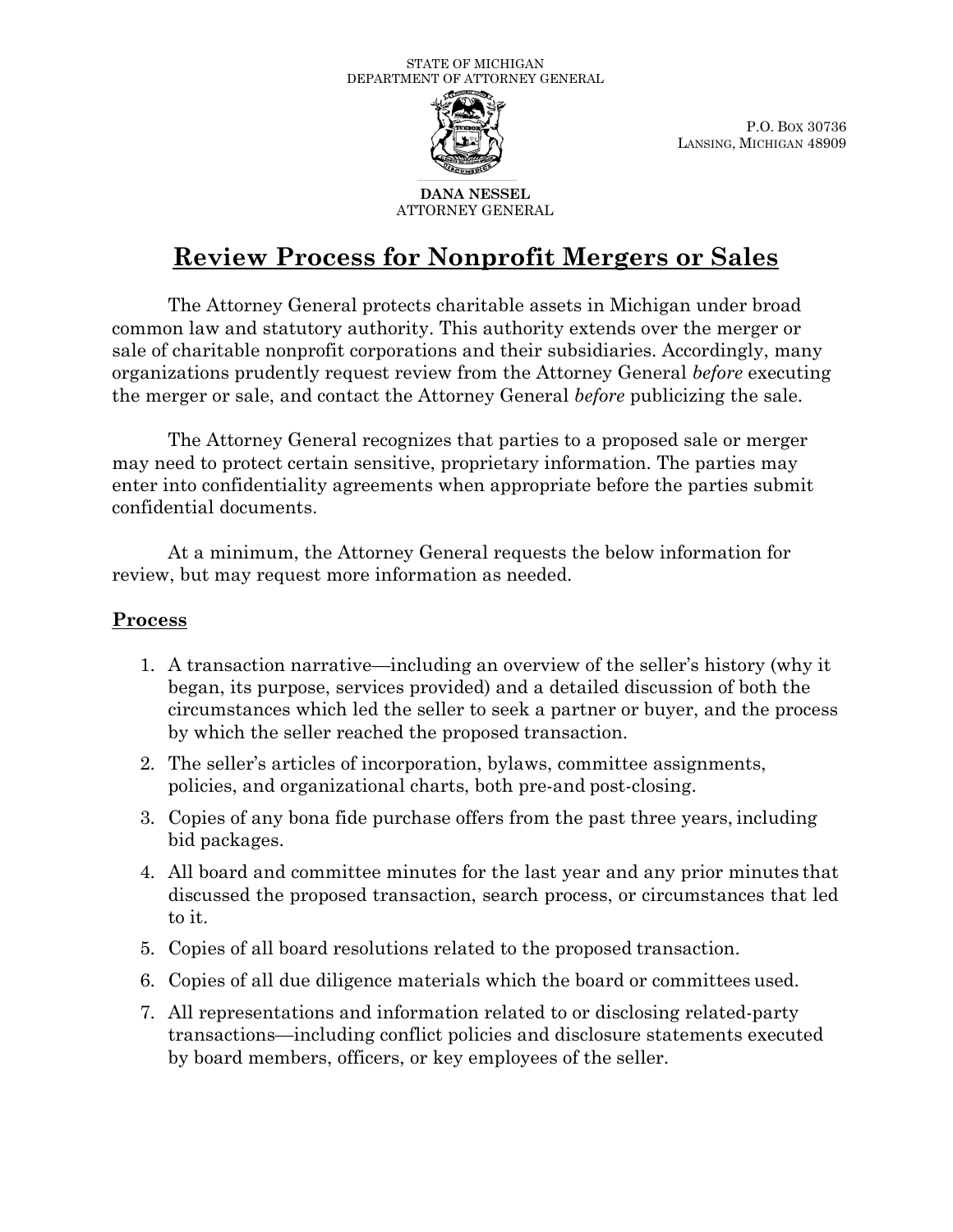

P.O. BOX 30736 LANSING, MICHIGAN 48909

#### **DANA NESSEL** ATTORNEY GENERAL

8. A list of any special benefits proceeding to any officer, director, manager, or other key employee of the seller—or any related entity of the seller—as a result of the transaction.

## **Transaction**

- 9. Copies of all sales documents—including letters of intent and purchase and sales agreements. Also include any collateral or ancillary agreements that may involve officers, directors, or employees.
- 10.A listing of any assets excluded from the sale.

# **Valuation and Financial Information**

- 11.Copies of all valuations, appraisals, studies, reports, and opinions used in assessing the proposed transaction.
- 12.Copies of the seller's five most recent IRS Forms 990 and audited financial statements.
- 13.Financial projections and other records which may be used to assess future earnings and valuations.

## **Buyer Information**

14. Identify the buyer, including whether it is a for-profit or nonprofit entity.

15. Information regarding existing presence in any Michigan markets ofthe buyer or any affiliate.

16. Information regarding any previous purchases of nonprofit operations or assets.

## **Other Relevant Information**

- 17. Information showing how the seller will use any proceeds from the transaction.
- 18.All information and documents relating to donor-restricted assets and procedures proposed to ensure future compliance with restrictions.
- 19. Information regarding any existing foundations or other charitable funds that support, or are related to, the seller. If such a foundation exists, how will the proposed transaction affect its structure and purposes?
- 20. If the seller is a hospital or hospital system, a complete description of its charity care policy and procedures.